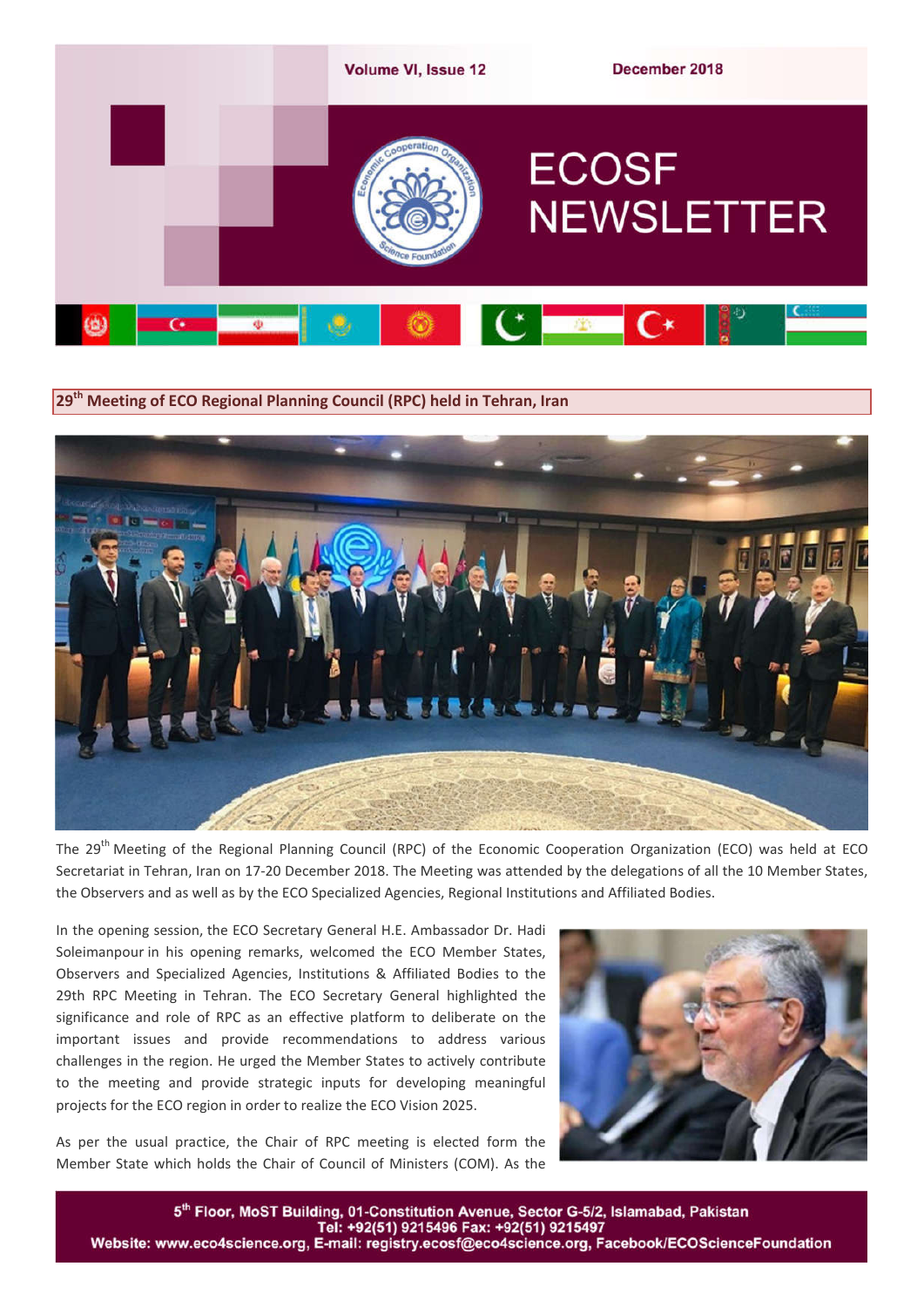current Chair of COM is held by Tajikistan, the Ambassador of Tajikistan to I.R. of Iran H.E. Ambassador Nematullo Emomzoda was elected as the Chairman of 29th RPC. In his opening statement, H.E. Mr. Emomzoda called for adopting collective ECO regional efforts to address the challenges for upholding peace, stability and prosperity and economic development to achieve the ECO vision 2025 and the UN Sustainable Development Goals in the ECO region. Subsequently,the Heads of Delegations of the ECO Member States, the Observers and the ECO Specialized Agencies, Regional Institutions and Affiliated Bodies made their statements, elaborating on the activities, projects and progress achieved by member states and institutions since last RPC Meeting.

On behalf of ECO Science Foundation (ECOSF), Engr. Khalil Raza Scientific Officer ECOSF participated in the meeting; he was later on joined by Prof. Syed Komail Tayebi the Executive Director (Designate) of ECOSF.

Read more: http://eco4science.org/29-RPC

**ECOSF delegation led by Executive Director (Designate) of ECOSF called upon the Secretary General of ECO at ECO Secretariat in Tehran**



During the 29<sup>th</sup> meeting of the Regional Planning Council (RPC) of ECO, Executive Director-designate of ECOSF Prof. Sayed Komail Tayebi along with Engr. Khalil Raza Scientific Officer ECOSF called upon the Secretary General of the ECO H.E. Ambassador Dr. Hadi Soleimanpour at his office in Tehran on December 20, 2018. Prof. Tayebi apprised the Secretary General of various programmes and activities being carried out by the Foundation to promote Science, Technology and Innovation in the ECO region. On behalf of President ECOSF Prof. Dr. Manzoor Hussain Soomro, Engr. Khalil Raza conveyed a congratulatory message to the Secretary General on joining the ECO and requested his personal support to strengthen the Foundation. H.E. Ambassador Dr. Hadi Soleimanpour welcomed the delegates and stressed that ECO Specialized Agencies including ECOSF are very important organs of ECO to support and develop human resource needed to boost socio-economic development in the ECO region. The Secretary General appreciated the efforts undertaken by the Foundation and assured that ECO Secretariat will continue to support and strengthen the ECOSF to provide necessary technical and scientific input with guidelines to respond to the local and regional challenges of ECO Member States.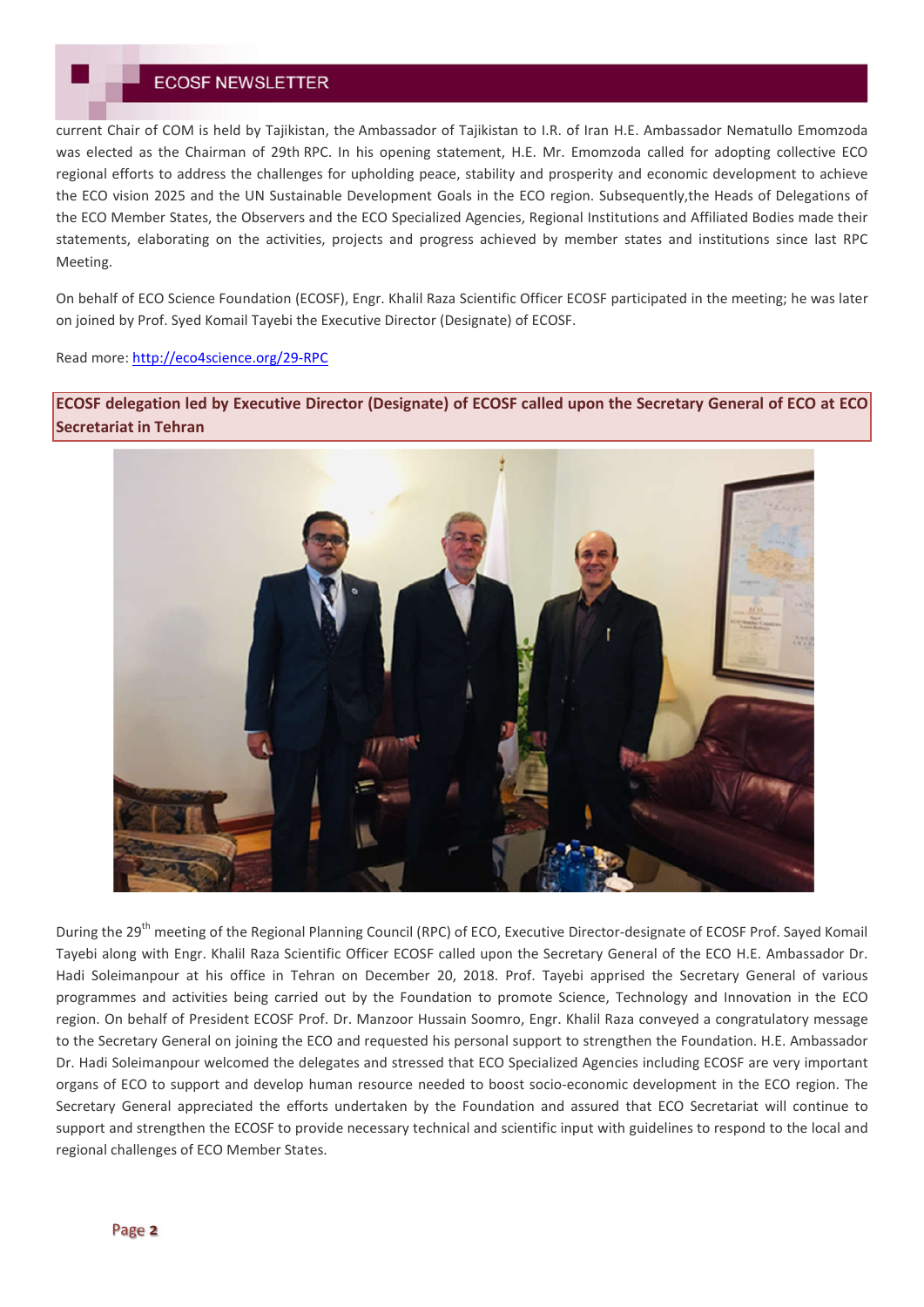**14th PSBMB Biennial Conference on "Molecular Biosciences: Research and Innovations" held at KIBGE, University of Karachi, Pakistan**

Pakistan Society for Biotechnology and Molecular Biology (PSBMB) organized 14<sup>th</sup> Biennial Conference on "Molecular Biosciences: Research and Innovations" at Dr. A. Q. Khan Institute of Biotechnology and Genetic Engineering (KIBGE), University of Karachi on December 9-12, 2018. The conference aimed to provide an opportunity to meet and share ideas with experts and key leaders in molecular sciences, and to provide a platform to the participants to interact with internationally renowned experts on recent advancements in molecular biosciences. The conference presentations promoted research and education in several key areas of biochemistry and molecular biology.

The Director General KIBGE Prof. Dr. Abid Azhar welcomed the Chief Guest and participants of the conference, followed by speech by the Vice Chancellor of the University Prof. M. Ajmal Khan. Subsequently, Prof. S. N. Hasnain Biochemist of University of Karachi delivered the Professor Mohammad Ata ur Rahman memorial lecture on biochemistry. He mentioned that Professor Rahman was keen to promote research culture in Pakistan. He also mentioned that the faculty of the Institute and the PSBMB working tirelessly to promote research base work and studies.



The renowned nuclear Scientist of Pakistan and a metallurgical engineer Dr. Abdul Qadeer Khan as Chief Guest expressed his feeling by saying that, Pakistan has a lot of natural resources and with serious commitment and determination this country could be like Turkey and Malaysia if not better than them within span of five years only. He observed that Pakistan has tremendous talent to progress if the expertise of competent individuals and groups are utilized "In Pakistan, we will get best persons in their respective fields but we just need to properly use their abilities", he said.

The Conference was comprised of numerous sessions over three days with eminent speakers from across Pakistan. ECOSF invited and sponsored participation of Dr. Sorouch Sardari, the Director of Pasteur Institute in Tehran- Iran.

**Read More:** http://eco4science.org/PSBMB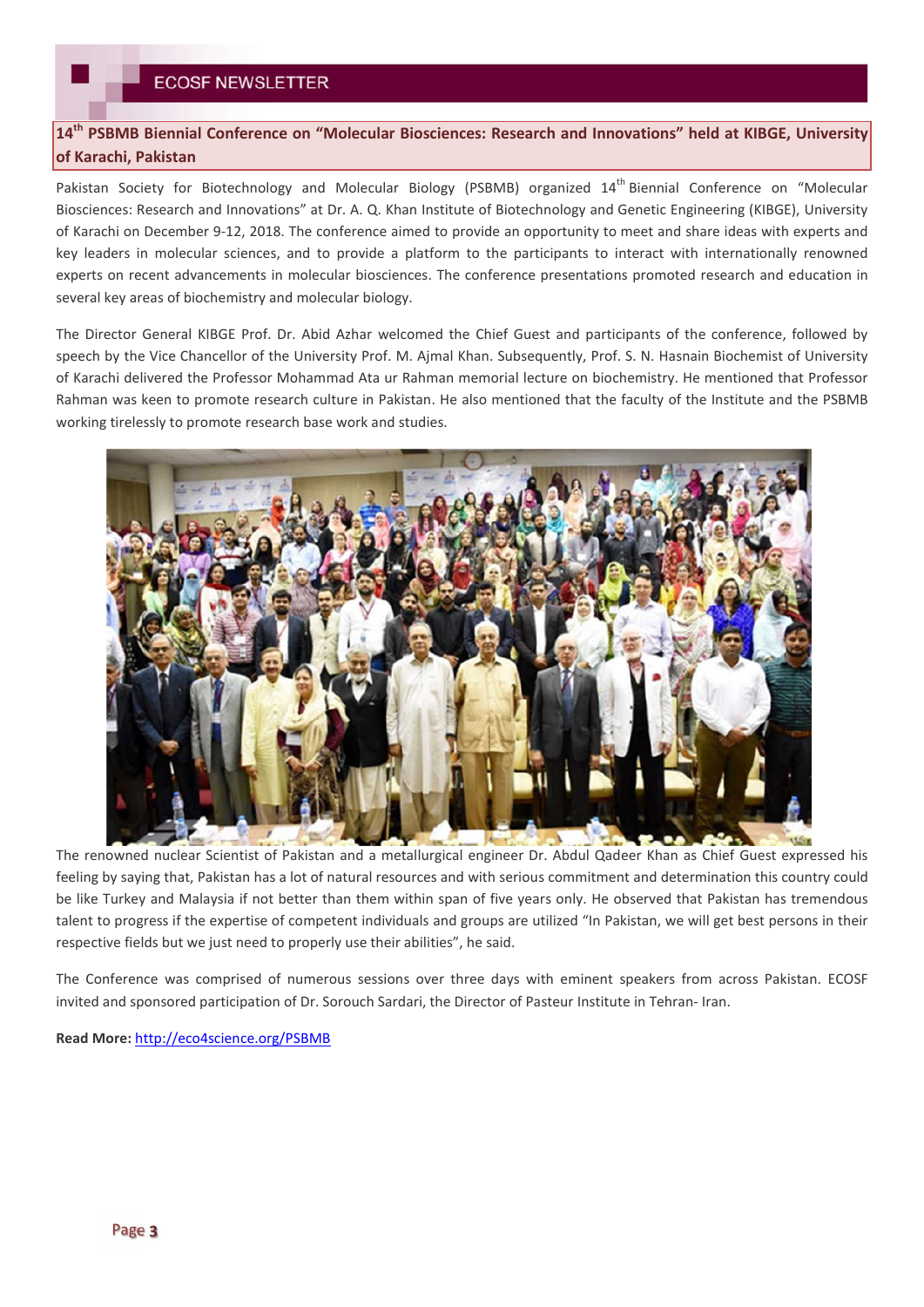## **4th STEP under the aegis of MSTF organized in collaboration with Sultan Qaboos University in Muscat – Oman**

The 4<sup>th</sup> Science and Technology Exchange Program (STEP) in Islamic Countries under the aegis of Mustafa (PBUH) Science and Technology Foundation (MSTF)-Iran was organized in collaboration with the Sultan Qaboos University (SQU) on December 2-5, 2018 at SQU in Muscat – Oman.

The program was based on the theme of "Health, Energy and Water: Current and Future Status". The forum aimed to review current challenges, predict future and find solutions in the vital sectors of health energy and water. The sessions addressed critical gaps for developing technology in Islamic countries.



The STEP Symposium which is held annually in one of the Islamic Countries offers a wide range of joint cooperative research opportunities and creates a platform for in-depth discussions and exchanges of strategic experience to OIC's countries in the field of Science and Technology. Under MSTF, the Mustafa Prize is a top science and technology award granted to the top researchers and scientists of the Islamic World biennially. The Prize is awarded in four categories, namely "Life and Medical Science and Technology", "Nanoscience and Nanotechnology", "Information and Communication Science and Technology", and "All areas of science and technology".

The forum was opened by Dr. Salim Al Harthi, Professor in Physics at SQU and Chair of the Organizing Committee of the 4th Science & Technology Exchange Program whereas Dr. Rahma Ibrahim Al Mahrooqi, SQU Deputy Vice Chancellor for Postgraduate Studies & Research delivered the welcoming speech and said Muslim nations and scholars have a proud history of research and scientific advancement that stretches back centuries. "While the golden age of Muslim scholarship is often described as ending in the middle of the 13th century, it is only necessary to look around today to realize that research has

received a new impetus across Muslim countries and societies the world over. Nations as geographically and socially diverse as Oman, Iran, Malaysia, Qatar, Saudi Arabia, Jordan, and Morocco, to name a few, continue to place a heavy emphasis on the value of research and innovation within their borders, regionally, and internationally. Each boasts strong research infrastructure, funding mechanisms, support policies, and educated populations that are actively engaged in driving research across academic fields forward.



Prof. Rassoul Dinarvand, Member of the Board of Directors of Mustafa Science & Technology Foundation (MSTF) said that the Foundation seeks to raise the status of scientists in the Islamic world through capacity building and creation of network among science and technology institutions for the benefit of human kind. Prof. Saeed Sarkar, Secretary-General of Iran Nanotechnology Initiative Council gave the keynote on "Nanotechnology status in Islamic countries". Prof. Sarkar observed that though the scholars in Islamic countries do outstanding research in nanotechnology, international collaboration between researchers is not up to the mark. "The percentage of collaboration between nanotechnology scientists worldwide is 65% whereas among Muslim researchers it is only 40%. The scientists should work together, share knowledge and resources for the benefit of the societies", he said.

Prof. Jackie Ying, NanoBio Lab, Singapore; and Prof. Mohammad Amin Shokrollahi, EPFL, Switzerland who have been awarded Mustafa Prize, shared their success stories in 4th Science & Technology Exchange Program.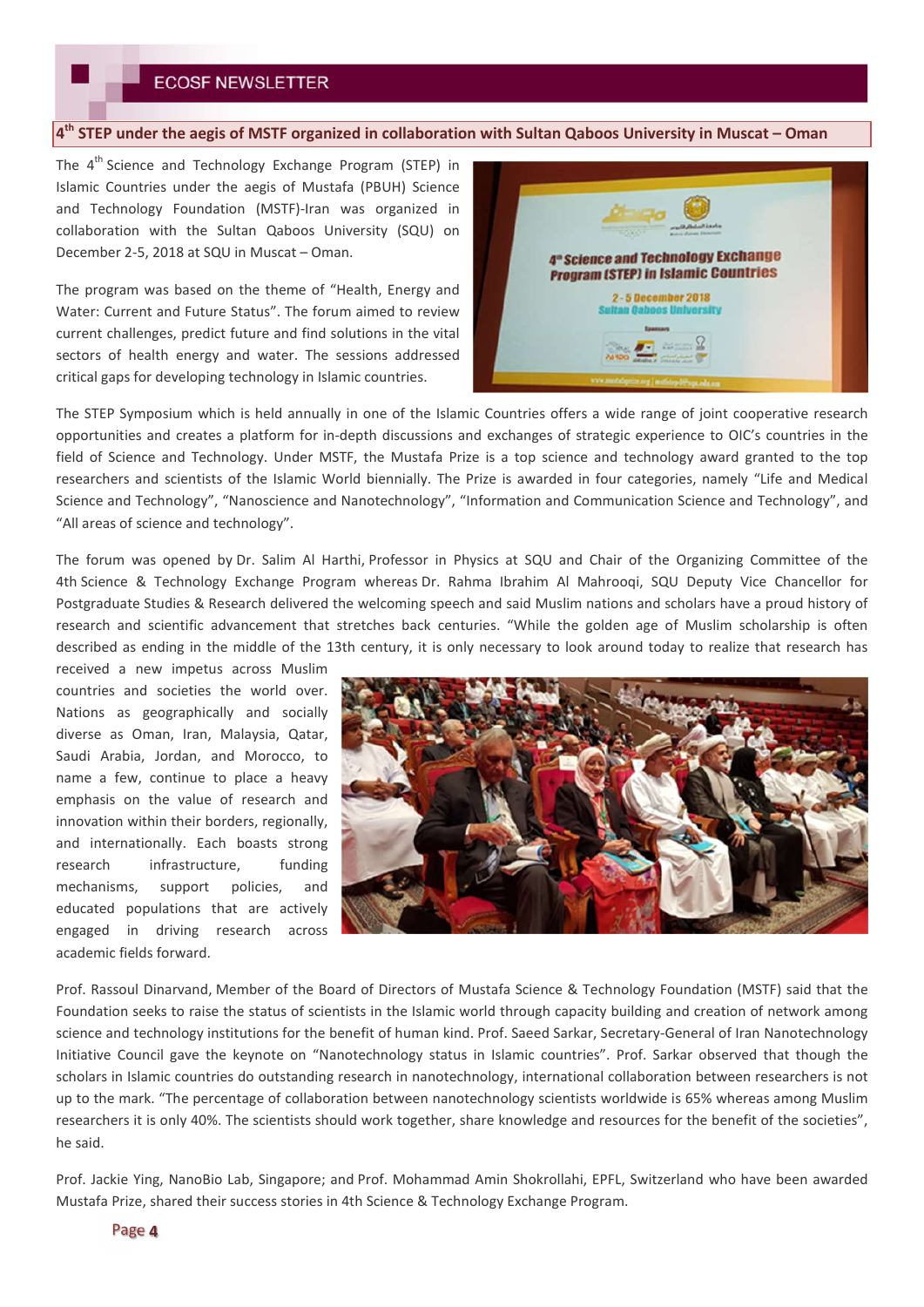President ECOSF Prof. Dr. Manzoor Hussain Soomro was invited as a renowned Muslim Scientist for Exposure of Industries to Scientists' Achievement (EISA) and a participant in 4th STEP, whereby he displayed the technology developed by him and coworkers; on which he obtained a US Industrial Patent; "Storage of Entomopathogenic Nematodes- a biopesticide" developed by the authors. Dr. Soomro also participated in panel discussions and MSTF meeting on finalizing the Bylaws of and International Advisory Board of MSTF.

It is pertinent to mention that over 80 scientists from 20 countries as well as 200 academics, students and scholars from Oman gathered under one roof to participate in the 4th round of STEP. STEP was launched in 2015 by MSTF as part of its plans to enhance collaboration among scientists. The event is held on an annual basis, but upon the request of Pakistan's University of Karachi, an extraordinary round of STEP is scheduled to be held in Pakistan from February 27th to March 2nd next year.

## **Sultan Qaboos University held an A2A formal meeting of President ECOSF Prof. Soomro with the Leadership of College of Agriculture and Marine Sciences**

During the 4<sup>th</sup> STEP forum in Muscat Oman, the organizers arranged formal A2A (Academia to Academia) meetings of visiting scientists/experts with the faculty of Sultan Qabus University. An A2A meeting of Prof. Dr. Manzoor Hussain Soomro was organized with the Dean of College of Agriculture and Marine Sciences and faculty members of the Crop Sciences Department of the College, on December 2, 2018.

Prof. Dr. Manzoor Hussain Soomro was welcomed by the Dean Prof. Abdullah Mohd Al-Sadi and Head of Department of Crop Sciences Dr. Rhonda Janke. Prof. Soomro visited the department and met faculty members of College. The officials shared the objectives and vision of the College and Department of the Sultan Qaboos University which are to be the top applied biosciences colleges in the Middle East region and recognized internationally for excelling in agricultural and marine science education and research while contributing substantially to national and regional development. The sustainable utilization of the Sultanate's renewable agricultural and marine resources for food production, food processing and conservation, are the main focus of the College of Agricultural and Marine Sciences (CAMS), they shared.

Prof Soomro thanked the management for the arrangement of meeting with SQU officials. He then briefed the programs and objectives of ECOSF and its international linkages. He also shared his experiences in applied agriculture crop protection and Organic Agriculture and encouraged the hosts for developing collaboration between ECOSF and Sultan Qaboos University and relevant institutions in ECO member countries for S&T based Economic Development.



With the Dean and Head of Department of Crop Sciences of the College of Agriculture and Marine **Sciences of SQU**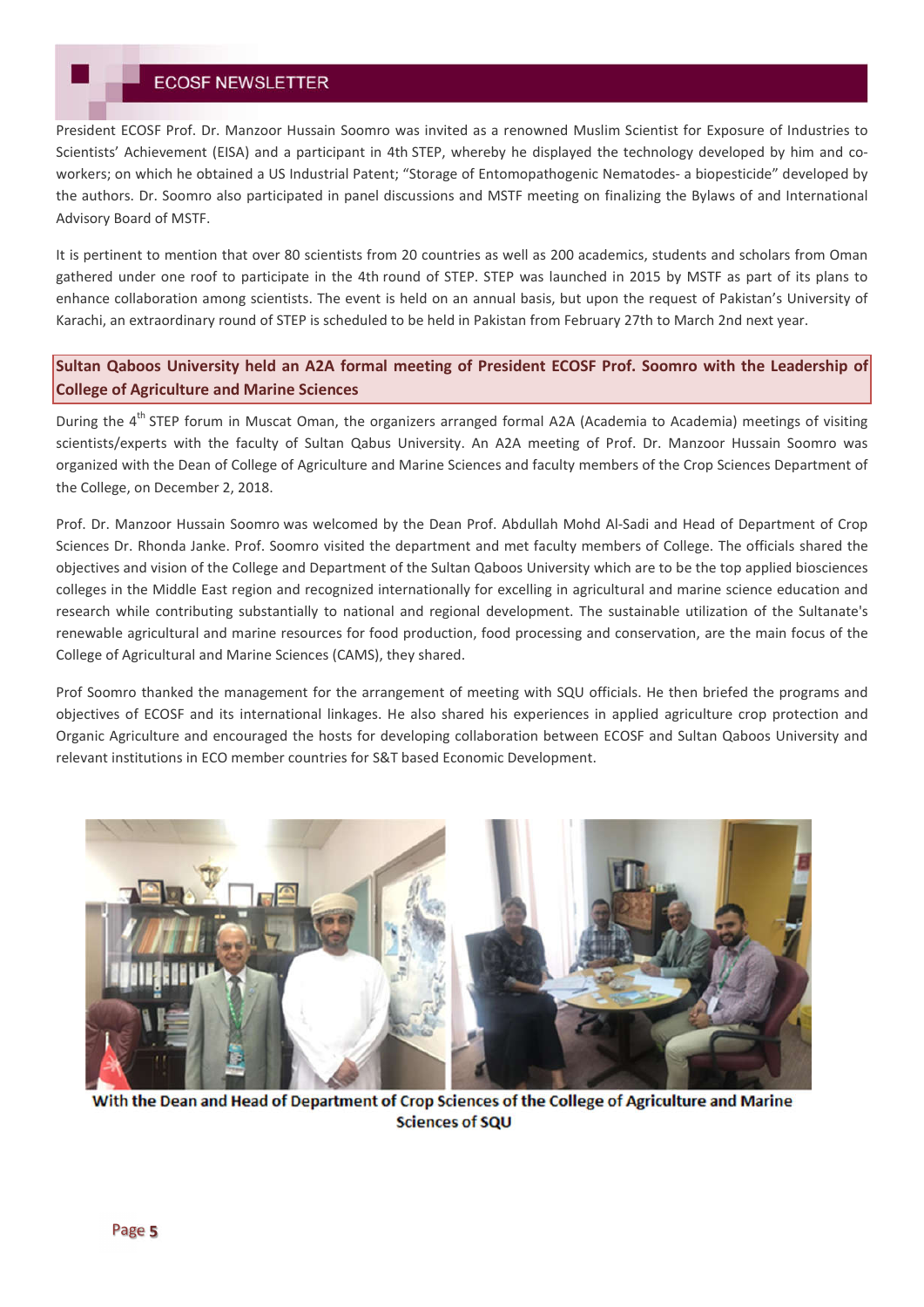# **Prof. Soomro Exhibits in Exposure of Industries to Scientists' Achievement (EISA) held during 4th STEP in Sultan Qaboos University, Muscat-Oman**

During the 4<sup>th</sup> Science and Technology Exchange Program (STEP) organized by Mustafa Science and Technology Foundation (MSTF) at the Sultan Qaboos University (SQU) Muscat Oman 2-5 Dec 2018, a sideline activity; "Exposure of Industries to Scientists' Achievement" (EISA) was held. EISA is a platform to provide an environment for players in the industries to meet companies and investors along with technologists and scientists who have breakthrough in products and services from their scientific activities. The first edition of EISA was held in 2017 in Tehran and the second round hosted by Sultan Qaboos University focused on "Health, Energy and Water". The objective of EISA is to facilitate matchmaking process between industries and scientists, especially in Islamic countries, and to expand the related markets and increase in financial gains of related parties.

President ECOSF Prof. Dr. Manzoor Hussain Soomro was especially invited to exhibit his invention in EISA "STI without Borders" and share his experiences of "Academia-Industry Liaison" during the 4th STEP conference. The invention of Prof. Soomro is Entomopathogenic Nematodes and their Storage. The invention relates to method of prolonged storage of the species of entomopathegenic nematodes belonging to



in magnitudes and their

the genera of Steinernema and Heterorhabditis for use as bio-pesticides wherein storage in surfactant solution or antimicrobial solution on sterilized polyurethane foam allows maintaining infectivity of at least 50% of the organisms for six months at 10-15 C storage conditions.

A good number of Omani entrepreneurs and Academia/participants of STEP4 visited the exhibition and learnt about the invention. Prominent among them was the CEO of "Oman Technology Fund" along with his team. It is pertinent to mention that Muscat is a good market for Organic Agriculture food products, and such biopesticides stand a better chance of use in Oman.

#### **Thar Education Alliance organized the Laar Science Festival in Thatta- Pakistan**

Laar Science Festival was organized by Thar Education Alliance (TEA), Laar Education Campaign, Shell Pakistan, Pakistan Alliance for Math and Science (PAMS) and Child Rise with the support of District Government of Thatta and ECOSF at Thatta Sports Complex, Thatta City in South of Pakistan on December 14-15, 2018.

Objective of the Laar Science Festival was to provide an opportunity to rural students and student from far flung areas around Thatta to learn about the latest practices and advancements in Science, Technology, Engineering and Mathematics (STEM) education. The foremost objective of the festival was to promote a culture of inquiry and handson learning in the country's education and broaden the horizon of students and their families.



Provisional Ministers and Parliamentarians from the region witnessed of the event. Mr. Taimur Talpur, Minister of Science and Technology (Sindh) encouraged Laar Science Festival organizers to spread such waves around for possible change. He promised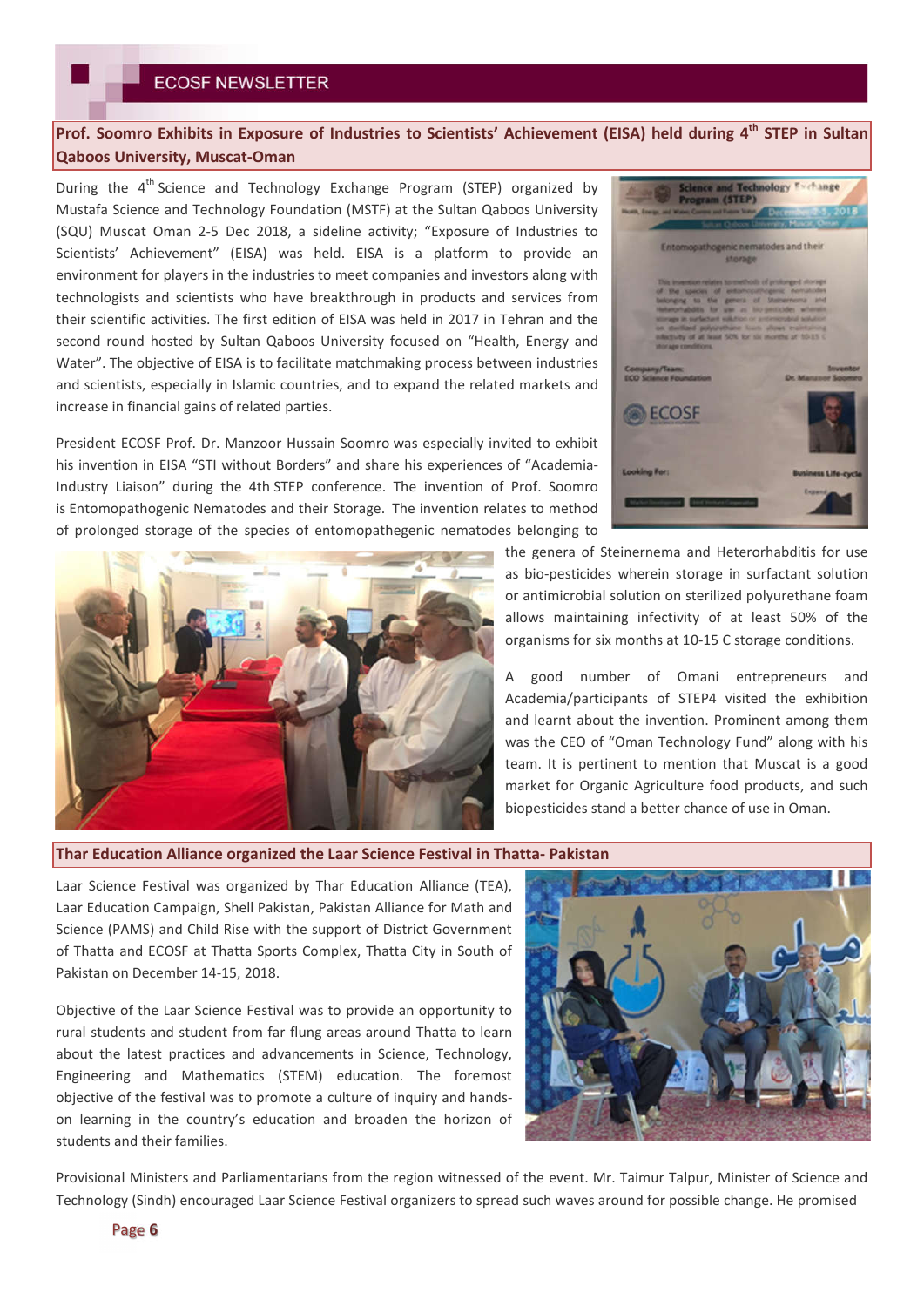to establish science centres in the region in collaboration with School Education and Literacy Department. A large number of teachers, entrepreneurs, science specialists and government officials as well as parents and small and medium business people attended the event including Deputy Commissioner of Thatta district and Senator Ms. Sassui Palijo.



President ECOSF Prof. Dr. Manzoor Hussain Soomro and Dean Faculty of Computer Engineering of the Mehran University of Engineering and Technology (MUET) Jamshoro attended the festival as panellists in a discussion on the importance of STEM education and IBSE approach for teaching and learning STEM. During his speech he admired the contribution of provisional and private stakeholders for organizing science festival in Thatta. The two experts said that bringing the students from remote areas to mainstream and giving them STEM or STEAM education is very important for corporate social Development. President ECOSF shared the programmes of STEM-IBSE being promoted by ECOSF and its international partners and networks and invited the local organizers to benefit from them. They also appreciated the participation of small and medium business development institutions of Government and business people. Afterwards, a session on Climate Change and Education was conducted wherein Prof. Sarfaraz Hussain Solangi the Pro-Vice Chancellor of Sindh University, Thatta Campus shared the global situation with particular reference to water and sea levels around the coastal areas of Thatta. A session on promotion of small business "Be your own boss" was also held wherein some business persons shared their success stories for the young students.

The festival showcased scientific models and projects from over 50 schools and colleges. Laar Science Festival was attended by over 7,000 students, teachers, entrepreneurs, science specialists and government officials in the two days.

In the lead-up to the Laar Science Festival, an assessment test for mathematics and science for students of grades VI-XII was conducted on December 9 in Badin, Sujawal and Thatta districts. Over 20,000 students participated in this test, of which the best scoring candidates were awarded prizes.

### **President ECOSF had a rare interaction with Dr. A.Q. Khan,** *Nishan-e-Pakistan* **the Great Scientist and Pride of Pakistan**

President ECOSF Dr. Manzoor H. Soomro had a rare interaction with Dr. A.Q. Khan, the celebrated scientist, engineer and the one of the pioneers of Pakistan's nuclear programme in Karachi after the opening of a conference on "Molecular Biosciences" on 2 December 2018. Dr. Soomro briefed Dr. Khan about the establishment of ECOSF and its on-going programmes for promotion of STI and IBSE in the ECO Region. Dr. Khan very appreciated the initiatives of the Foundation and encouraged Dr. Soomro to emphasise on capacity of member states in emerging technologies and the STEM education at schools.

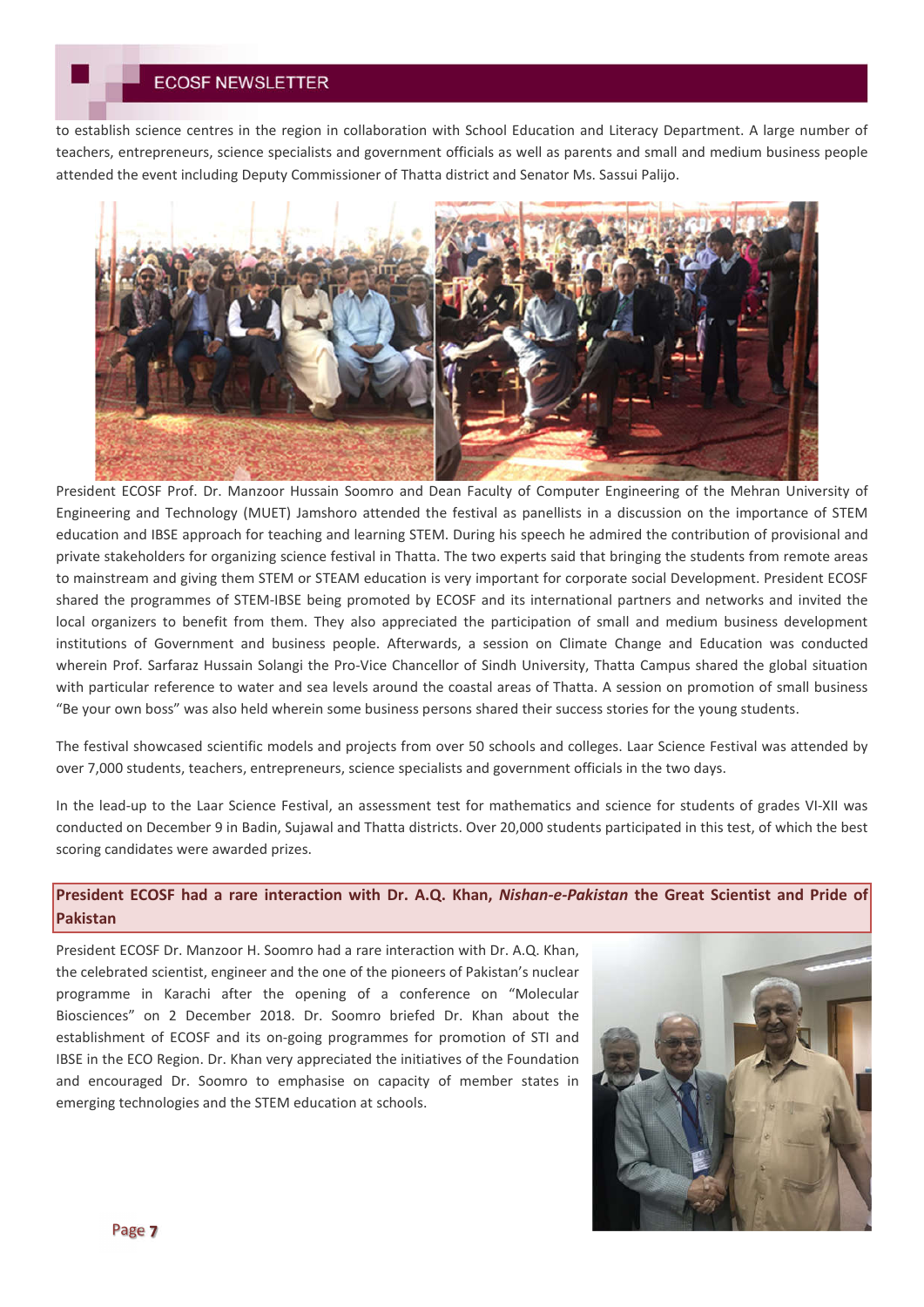### **President ECOSF called on the renowned Scientist of Pakistan Prof. Dr. Atta-ur-Rahman, FRS**

While, on holidays in Karachi, Prof. Dr. Manzoor H. Soomro President ECOSF called upon the renowned scientist of Pakistan Prof. Dr. Atta-ur-Rahman, FRS on December 10, 2018 in his laboratory at the International Centre for Chemical and Biological Sciences

(ICCBS), University of Karachi. During the meeting, President ECOSF briefly introduced the Foundation and its goals & objectives and the on-going programmes. Prof. Soomro also shared with Professor Atta that ECOSF in collaboration with IAP SEP and La main a la pate Foundation under the aegis of Academy of Sciences of France, has been implementing the "Inquiry Based Science Education- IBSE" for STEM teaching, in Kazakhstan, Pakistan and Iran since 2015, 2016 and 2017 respectively. He further shared that since 2017, ECOSF has developed strong cooperation with China Association for Science and Technology (CAST) and its Children and Youth Science Center (CYSC) in Beijing for promotion of STEM-IBSE and Teenager Maker Camps; whereby ECOSF mobilizes young students and their teachers from 10 ECO member countries including Pakistan to join activities, Olympiads, competitions and camps in China under the Chinese "Belt & Road" Initiative. So far in two years, some 76 students and teachers from ECO countries have participated, Dr. Soomro said. He further said that in his personal capacity, Prof. Soomro has been elected as Vice President of the "Belt and Road Science Education Coordinating Committee" responsible for capacity building of school teachers.



Prof. Soomro emphasized that a strong STEM base and good quality STEM education is very much needed at grass root level to ensure quality higher education and innovation leading to scio-economic development. For realization of this objective, President ECOSF proposed formation of a working linkage among Universities, Teacher Training Institutes/Schools and Industry, as Industry too, needs STEM-conversant skilful workforce. He also shared that in May 2017 and April 2018, ECOSF together with HEC Pakistan, French La main a la pate Foundation, IAP SEP and Pakistan Academy of Sciences (PAS) had organized a couple of International Forums on Science education at HEC Islamabad. One in 2018 was themed: "Quality SCIENCE Education at Schools-A Must for Quality Higher Education & Economic Development". Therein, Academia at Higher Education, School Teachers, Students of Universities and schools, Policy Makers, Industry and Media along with IAP SEP Chair (Prof Lee Cheong from Malaysia) and its Global Council as well as PAS President had participated. The report along with my note was also sent to present Chairman HEC for further steps in this regards.

President ECOSF reminded Prof. Atta that Economic Cooperation Organizations (ECO) Region of 10 countries; Afghanistan, Azerbaijan, Iran, Kazakhstan, Kyrgyzstan, Pakistan, Tajikistan, Turkey, Turkmenistan and Uzbekistan, holds a great potential market for Pakistan, especially for the knowledge economy strengths including higher education human resources and Industry; because a new consumerist Middle Class is growing fast especially in Central Asia and in this context, the only catalyst organization present for the promotion of STI based economic development is, the ECOSF. If strengthened and patronised well, ECOSF can help Pakistan a lot especially when the Foundation in addition to member states, have good collaboration with Chinese institutions and the fact that three of the China-supported Economic Corridors pass through ECO Members- Pakistan, Tajikistan and Kazakhstan.

**Sustainable Development Policy Institute (SDPI) organized the 11th South Asia Economic Summit under the theme of 'Corridors of Knowledge for Peace and Development'**

11<sup>th</sup> South Asia Economic Summit was held under the theme of 'Corridors of Knowledge for Peace and Development', in Islamabad, Pakistan, from 04 – 07 December 2018. It was organised by the Sustainable Development Policy Institute (SDPI). Eminent Scholars, policy makers and economists from all around the world gathered to highlight the importance of knowledge for peace and stability. On behalf of ECOSF, Engr. Khalil Raza participated in the inaugural session of the summit.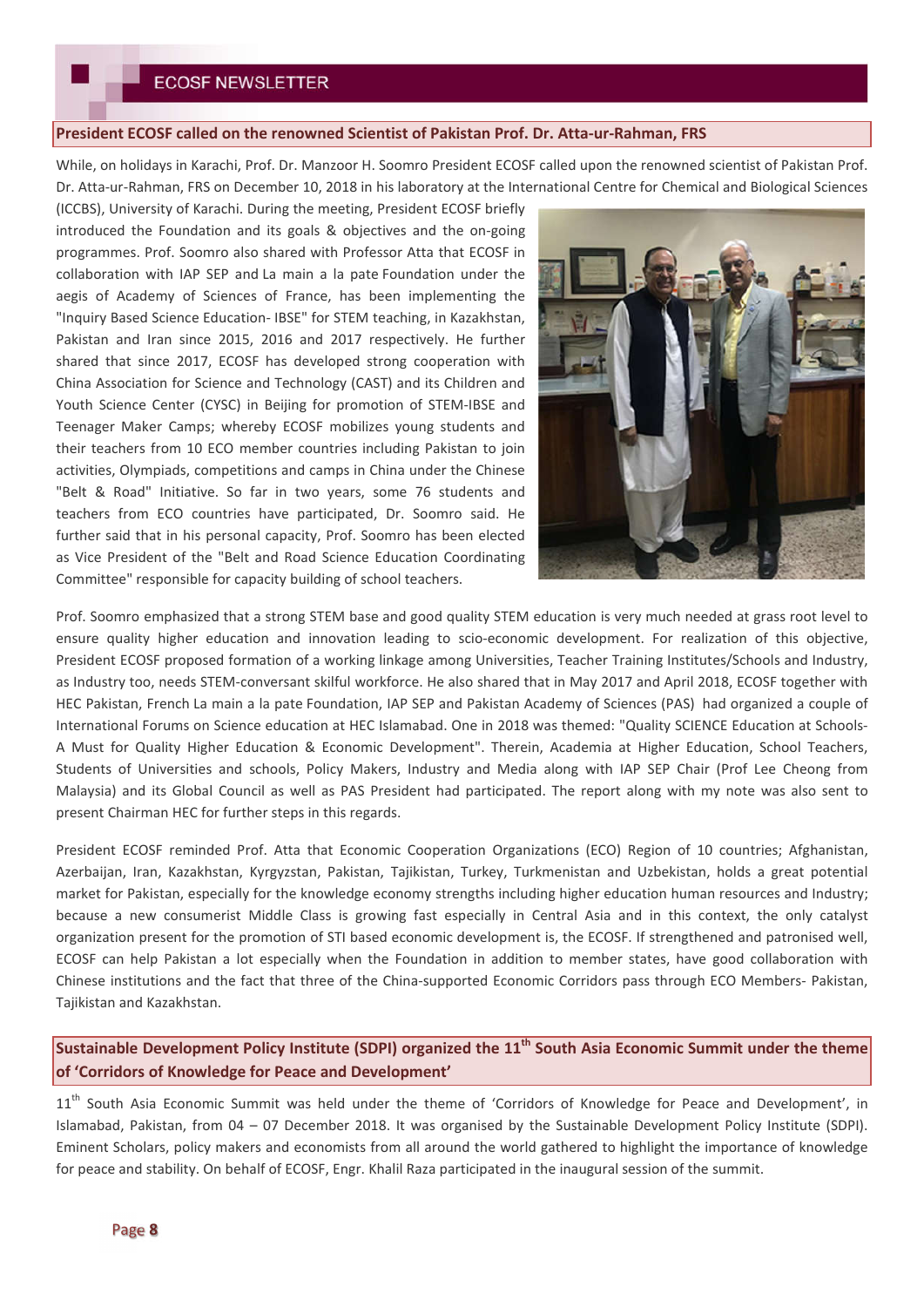SDPI Executive Director Dr. Abid Qaiyum Suleri in his welcoming address, shared that one of the objectives of this 21st edition of Sustainable Development Conference (SDC) is to highlight the importance of knowledge connectivity among culturally and academically rich regions. CPEC has the potential to link South Asia to China and Central Asia. However, in order to get maximum benefit out of this economic corridor, Dr. Suleri said, Pakistan needs to build a knowledge corridor with China and Central Asia.

Finance Minister of Pakistan Mr. Asad Umar was the Chief Guest of the event. Finance Minister urged for stronger integration of Member States of South Asian Association of Regional Cooperation (SAARC) to untap the potential and achieve the economic and infrastructure boost in the region. "If we promote the intra-regional trade and took step in the right directions, we can meet the need of the people and bring people out of poverty", he added. Mr. Umar also shared that that country's economic situation is far better as exports are increasing, imports are decreasing, remittances are increasing and as a result the current account deficit is shrinking.



Dr Shamshad Akhtar former Caretaker Minister for Finance of Pakistan stressed that the regional connectivity among the countries is vital to promote development of the region. She said that China's Belt and Road Initiative was important as it could play critical role in sustainable development in the region. She said with the improved connectivity through road, railways, air, sea, and digitization, the cost of doing business would significantly reduce and ultimately it would help development of the region where a huge population with extreme poverty lived.



Page 9